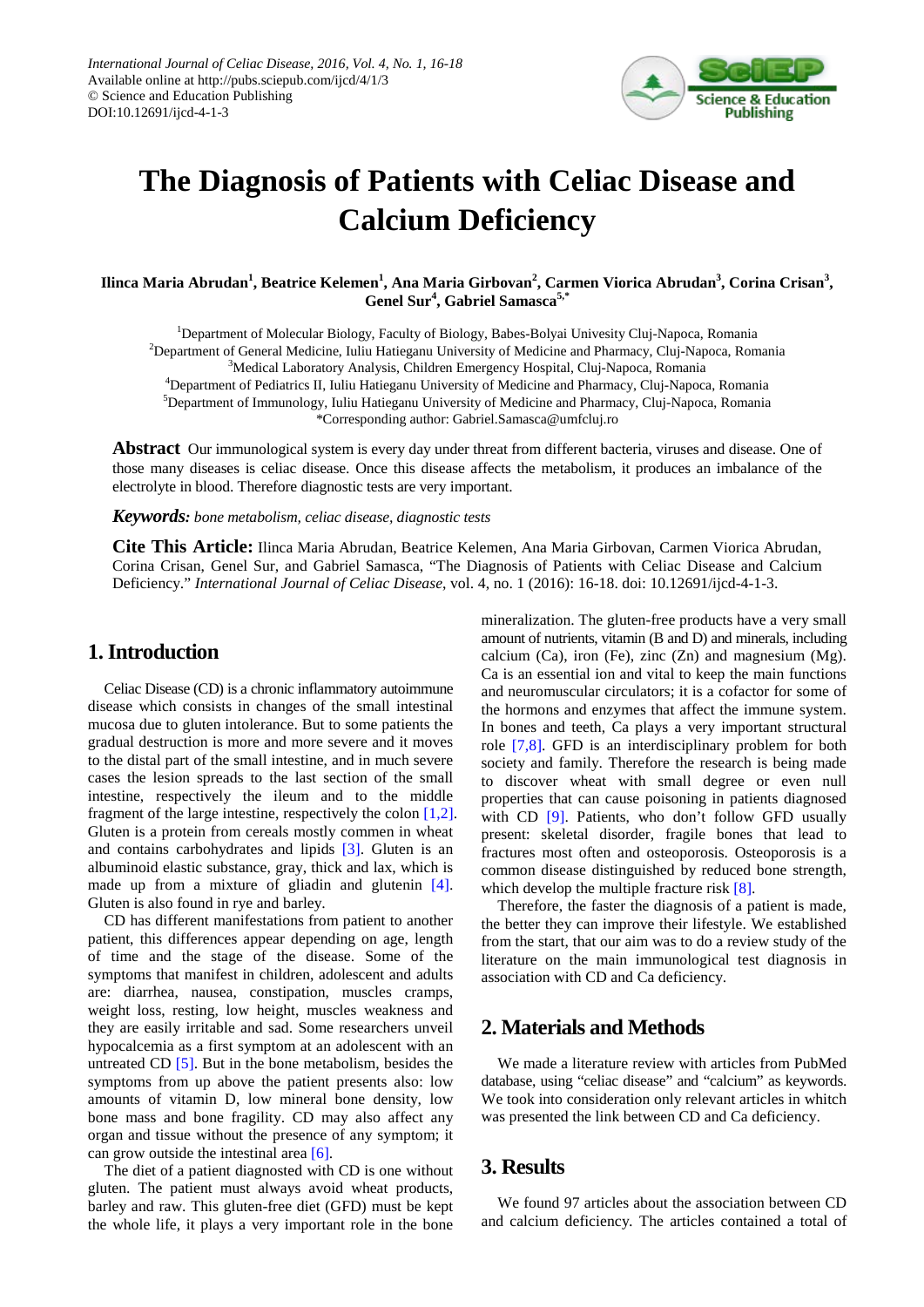156 evaluation and diagnostic tests of the connection between CD and Ca deficiency. Dividing them into big categories, we identified the following types: ELISA, IFA, biochemical tests, chemiliminiscence, endoscopy, BMD, absorptiometry and other tests [\(Table 1\)](#page-1-0). The diagnosis tests for CD revealed a tTG use in most of the cases [\(Figure 1\)](#page-1-1).

<span id="page-1-0"></span>

| Table 1. The main types of diagnostic tests identified |     |      |
|--------------------------------------------------------|-----|------|
| ELISA for AGA, tTG                                     | 55  | 35%  |
| IFA for AEM                                            | 28  | 18%  |
| Biochemical tests for CA                               | 3   | 2%   |
| Chemiliminiscence for PTH, IGF1, cortisol              |     | 4%   |
| Endoscopy                                              | 27  | 17%  |
| <b>BMD</b>                                             | 16  | 10%  |
| absorptiometry                                         | 19  | 12%  |
| Alte teste: tomography of the distal radius and tibia  |     | 2%   |
| Total                                                  | 156 | 100% |

<span id="page-1-1"></span>

**Figure 1.** Diagnostic tests in celiac disease

#### **4. Discussion**

From the presented data it can be observed how important is a precise diagnosis in CD associated with Ca deficiency. First of all, the serological markes for CD are anti-endomysium (AEM) and antibodies transglutaminase tissue (tTG), which have a higher sensitivity and specificity than anti-gliadin antibodies (AGA). But although AGA shows low sensitivity and specificity, from [Table 1](#page-1-0) we see that AGA is still used in CD screening. If the result is positive for the serological test and there are suspicions of CD from medical point, then the patient will do an endoscopy and a biopsy of the small intestine [\[10\].](#page-2-8)

Tissue transglutaminase (TG2) is an enyzme that is able to increase the immunological stimulation to gluten and to autoantigen that is the target to the immune response. The tissue transglutaminase autoantibodies own a higher specificity and sensitivity in CD [\[11\].](#page-2-9) There are several ways to determine this autoimmune disease. ELISA for tTG is a method that is much easier to use and cheaper than the indirect immunofluorescence for AEM method, although the last method has a higher-level specificity. tTG is a method which presents an upper sensitivity and that's why it is recommended for the screening of CD. If tTG are positive then AEM is a confirmatory test for tTG and for a positive result confirmation it is also

recommanded to do an intestinal biospy. The advantages using AEM include higher specificity related with the degree of the villi damage, this can lead up to the development of CD, found in low concentrations in patients with an normal histology of the intestinal mucosa [\[12\].](#page-2-10)

For the most people that are suspected for calcium deficiency in CD, the person is suppose to submit for (undergo some) medical tests. Calcium is tested in blood. There were found differences between calcemic levels in patients with CD at the beginning compared to patients with confirmed CD [\[13\].](#page-2-11) Besides primary and secondery hypocalcemia, the renal insufficiency is evaluated, vitamin D intoxication and Paget disease. We haven't found any information about bone biopsy usage in literature, which is in accordance with the fact that it is rarley used in medical practice. But this helps very much at diagnosting it. At an evaluation of the renal osteoporosis, a bone biopsy can make the difference between a higher or a lower scale of bone disease [\[14\].](#page-2-12)

## **5. Conclusions**

This disease is a problem that affectes the small intestine. The fact that the patients must followed a GFD, helps them to maintain a better lifestyle. But if the patients